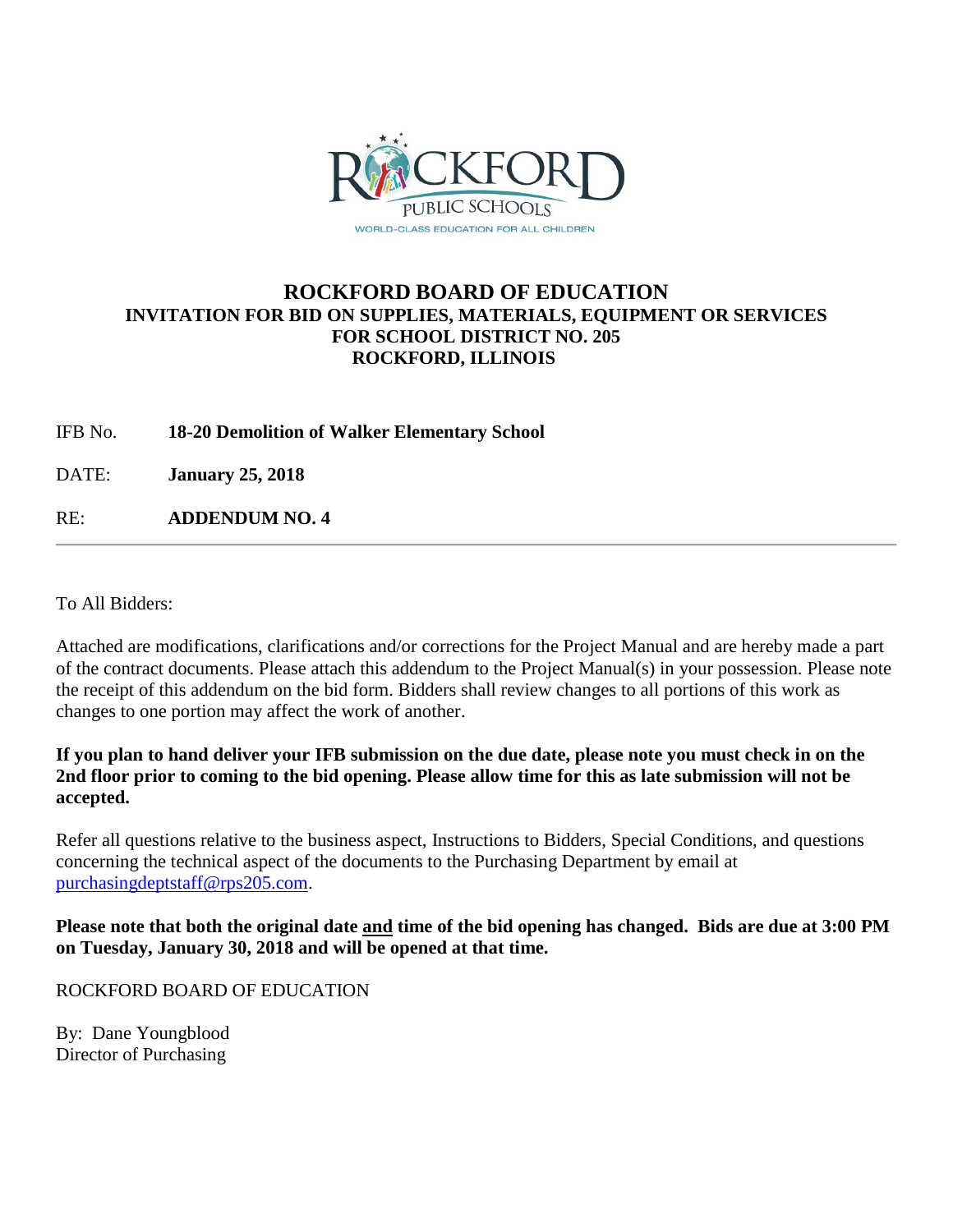# RICHARD L. JOHNSON<br>ASSOCIATES | ARCHITECTS

# **ADDENDUM FOUR**

RPS205 Project No.: **18-20**

RLJA Project No.: **17-064**

Date: **January 25, 2018**

Subject: **CHANGES to the BIDDING DOCUMENTS**

Project: **WALKER SCHOOL BUILDING DEMOLITION 1520 POST AVENUE ROCKFORD, ILLINOIS 61103**

Bids Due: **3:00PM (CST), TUESDAY, JANUARY 30, 2018**

#### From: **RICHARD L. JOHNSON ASSOCIATES, INC. 4703 CHARLES STREET ROCKFORD, IL 61108**

#### To: **ALL PROJECT DOCUMENT HOLDERS**

Please reproduce this Addendum as needed and attach to the Project Manuals for the above project.

Bidders shall indicate receipt of this and all Addenda in the space provided on the Bid Form. Failure to do so may be sufficient cause to reject the bid.

Sincerely, RICHARD L. JOHNSON ASSOCIATES, INC.

tína

\_\_\_\_\_\_\_\_\_\_\_\_\_\_\_\_\_\_\_\_\_\_\_\_\_\_\_

Richard L. Johnson, Principal

This Addendum consists of:

a. Pages 1-2